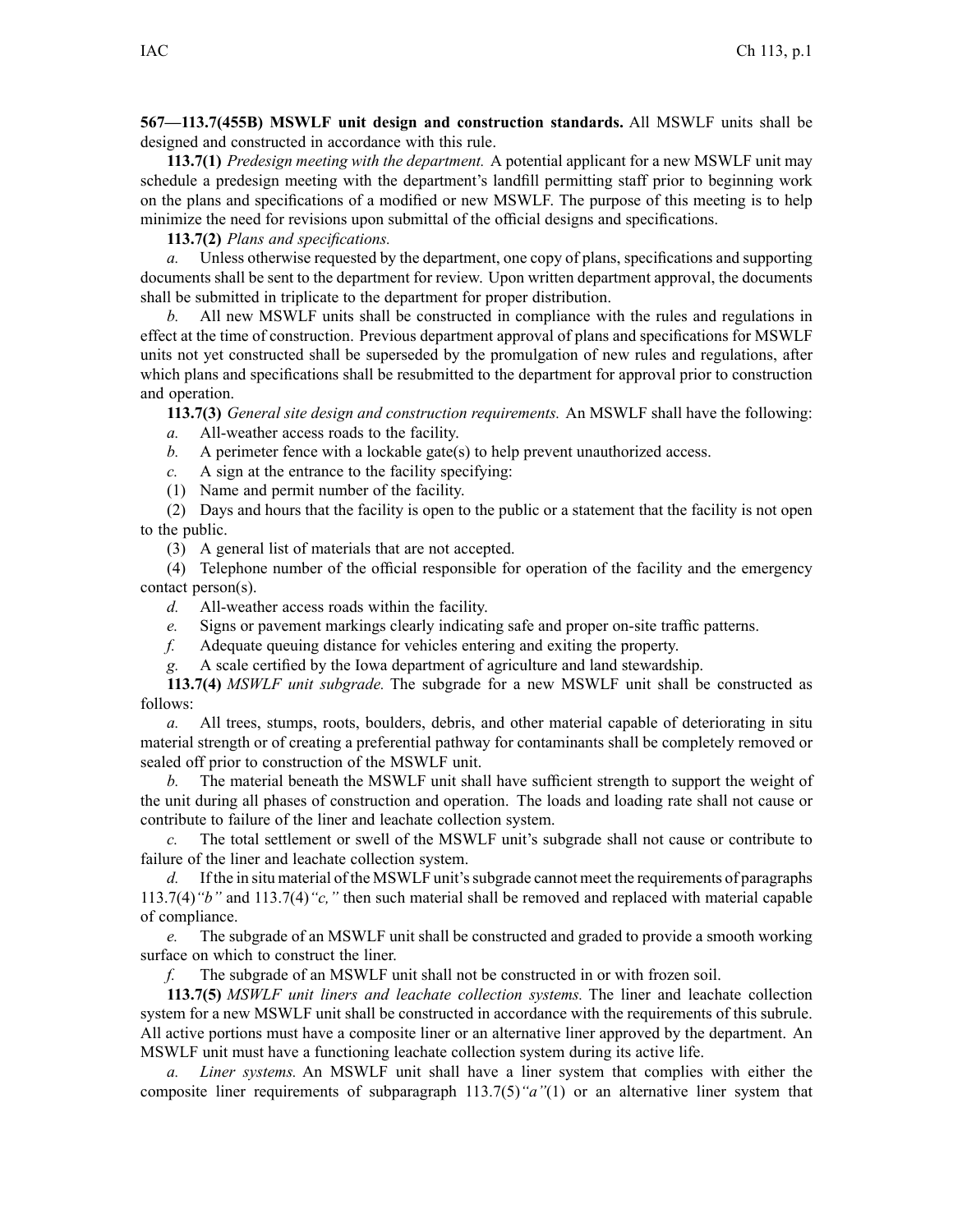complies with the requirements of subparagraph 113.7(5)*"a"*(2). Liners utilizing compacted soil must place the compacted soil in lifts no thicker than 8 inches after compaction.

(1) Composite liner systems.

1. A composite liner consists of two components, an upper flexible membrane liner (FML) and <sup>a</sup> lower compacted soil liner.

2. The upper componen<sup>t</sup> must consist of <sup>a</sup> minimum 30-mil flexible membrane liner (FML). FML components consisting of high-density polyethylene (HDPE) shall be at least 60 mil thick. The FML componen<sup>t</sup> must be installed in direct and uniform contact with the lower compacted soil component.

3. The lower componen<sup>t</sup> must consist of at least <sup>a</sup> 2-foot layer of compacted soil with <sup>a</sup> hydraulic conductivity of no more than  $1\times10^{-7}$  centimeters per second (cm/sec). The compacted soil must be placed in lifts no thicker than 8 inches after compaction.

4. The composite liner must be adequately sloped toward the leachate collection pipes to provide drainage of leachate. Unless alternative design requirements to this performance standard are approved as par<sup>t</sup> of the permit under subrule 113.2(11) (relating to equivalency review procedure), the leachate collection system shall have <sup>a</sup> slope greater than or equal to 2 percen<sup>t</sup> and not exceeding 33 percent.

(2) Alternative liner systems.

1. The design must ensure that the concentration values listed in Table I of rule 113.7(455B) will not be exceeded in the uppermos<sup>t</sup> aquifer at the relevant point of compliance, as specified pursuan<sup>t</sup> to numbered paragraph 113.7(5)*"a"*(2)"2." Alternative liners utilizing compacted soil must place the compacted soil in lifts no thicker than 8 inches.

2. The relevant point of compliance specified by the department must be within 50 feet of the planned liner or waste boundary, unless site conditions dictate otherwise, downgradient of the facility with respect to the hydrologic unit being monitored in accordance with subparagraph 113.10(2)*"a"*(2), and located on land owned by the owner of the MSWLF unit. The relevant point of compliance specified by the department shall be at least 50 feet from the property line of the facility.

3. When approving an alternative liner design, the department shall consider at least the following factors:

- $\bullet$ The hydrogeologic characteristics of the facility and surrounding land.
- ●The climatic factors of the area.
- $\bullet$ The volume and physical and chemical characteristics of the leachate.

● The sensitivities and limitations of the modeling demonstrating the applicable point of compliance.

 $\bullet$ Practicable capability of the owner or operator.

4. The alternative liner must be adequately sloped toward the leachate collection pipes to provide drainage of leachate. Unless alternative design requirements to this performance standard are approved as par<sup>t</sup> of the permit under subrule 113.2(11) (relating to equivalency review procedure), the leachate collection system shall have <sup>a</sup> slope greater than or equal to 2 percen<sup>t</sup> and not exceeding 33 percent.

| Chemical               | $MCL$ (mg/l)   |
|------------------------|----------------|
|                        | 0.01           |
|                        | 1 <sub>0</sub> |
|                        | 0.005          |
|                        | 0.01           |
| Carbon tetrachloride   | 0.005          |
|                        | 0.05           |
|                        | 0 <sub>1</sub> |
| $1,4$ -Dichlorobenzene | 0.075          |
|                        | 0.005          |
|                        | 0.007          |

Table I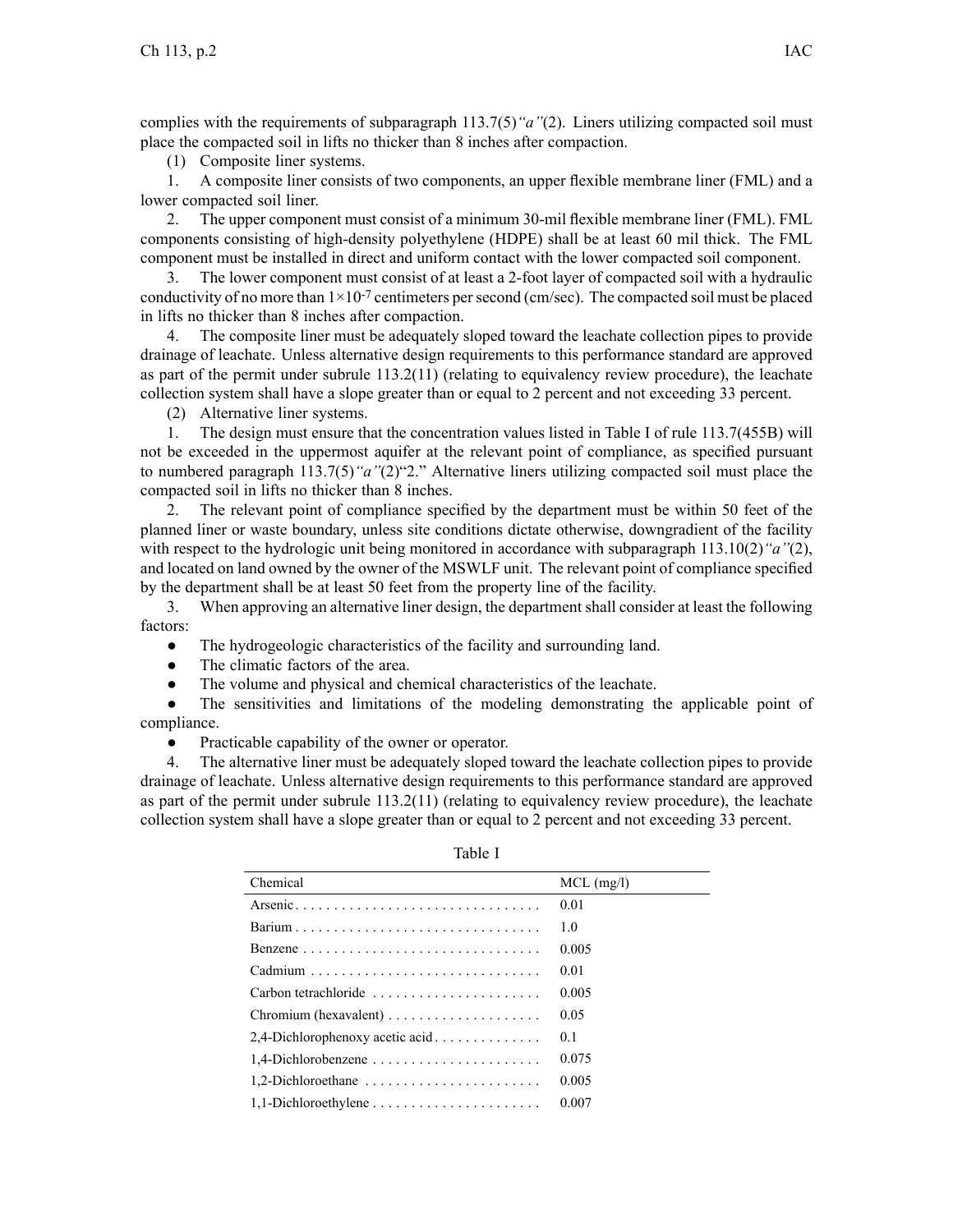|                                                                                       | 0.0002          |
|---------------------------------------------------------------------------------------|-----------------|
|                                                                                       | 40              |
|                                                                                       | 0.004           |
| $\text{Lead} \dots \dots \dots \dots \dots \dots \dots \dots \dots \dots \dots \dots$ | 0.05            |
|                                                                                       | 0.002           |
| Methoxychlor $\dots \dots \dots \dots \dots \dots \dots \dots \dots \dots$            | 0 <sub>1</sub>  |
|                                                                                       | 10 <sub>0</sub> |
|                                                                                       | 0.01            |
|                                                                                       | 0.05            |
|                                                                                       | 0.005           |
| $1,1,1$ -Trichloromethane                                                             | 02              |
|                                                                                       | 0.005           |
| 2,4,5-Trichlorophenoxy acetic acid                                                    | 0.01            |
|                                                                                       | 0.002           |

*b. Leachate collection system.* All MSWLF units shall have <sup>a</sup> leachate collection system that complies with the following requirements:

(1) The leachate collection system shall be designed and constructed to function for the entire active life of the facility and the postclosure period.

(2) The leachate collection system shall be of <sup>a</sup> structural strength capable of supporting waste and equipment loads throughout the active life of the facility and the postclosure period.

(3) The leachate collection system shall be designed and constructed to minimize leachate head over the liner at all times. An MSWLF unit shall have <sup>a</sup> leachate collection system that maintains less than <sup>a</sup> 30-centimeter (i.e., 12-inch) depth of leachate over the liner. The leachate collection system shall have <sup>a</sup> method for accurately measuring the leachate head on the liner at the system's lowest point(s) within the MSWLF unit (e.g., sumps). Furthermore, an additional measuring device shall be installed to measure leachate directly on the liner in the least conductive drainage material outside of the sump and collection trench. Leachate head measurements from cleanout lines or manholes are not acceptable for the second measurement. All such measurement devices shall be in place before waste is placed in the MSWLF unit.

(4) If the leachate collection system is not designed and constructed factoring in leachate recirculation or bioreactor operations, the department may prohibit such activities within the MSWLF unit.

(5) The collection pipes shall be of <sup>a</sup> length and cross-sectional area that allow for cleaning and inspection through the entire length of all collection pipes at least once every three years. The collection pipes shall not be designed or constructed with sharp bends that preven<sup>t</sup> cleaning or inspection along any section of the collection pipe or that may cause the collection pipe to be damaged during cleaning or inspection.

(6) Leachate collection system designs shall attempt to minimize the potential for clogging due to mass loading.

(7) Unless alternative design requirements are approved as par<sup>t</sup> of the permit under subrule 113.2(11) (relating to equivalency review procedure), the following design requirements shall apply:

1. A geotextile cushion over the flexible membrane liner (FML), if the liner utilizes an FML and granular drainage media. A geotextile cushion is not required if the granular drainage media is well rounded and less than 3/8 inch in diameter. The geotextile's mass shall be determined based on the allowable pressure on the geomembrane.

2. Collection pipe(s) at least 4 inches in diameter at the base of the liner slope(s), surrounded by the high hydraulic-conductivity material listed in numbered paragraph 113.7(5)*"b"*(7)"3" below. The collection pipe shall have slots or holes large enough to minimize the potential for clogging from fines conveyed by incoming leachate.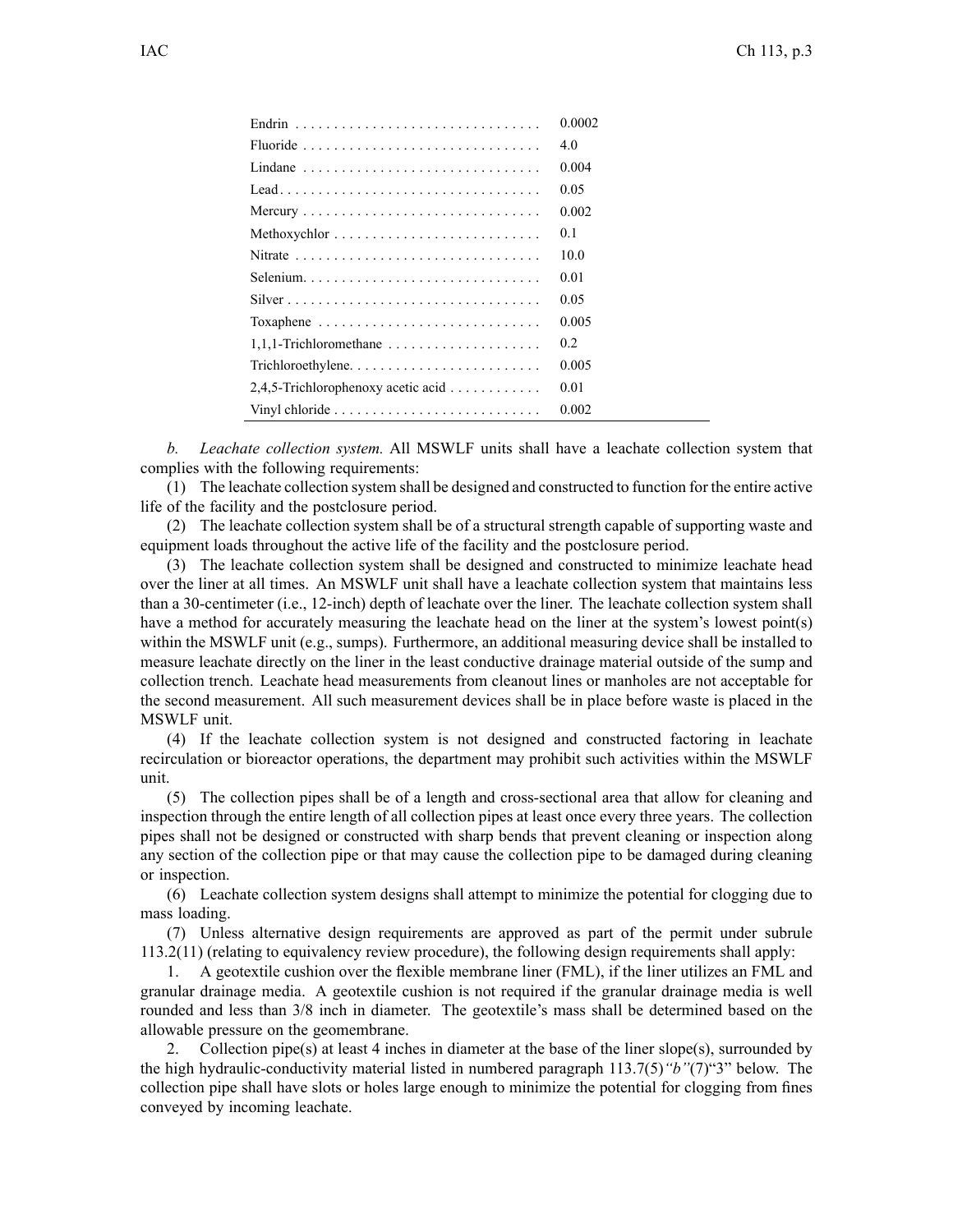3. One of the following high hydraulic-conductivity materials:

●High hydraulic-conductivity material (e.g., gravel) of uniform size and a fines content of no more than 5 percen<sup>t</sup> by weight passing <sup>a</sup> #200 sieve. The high hydraulic-conductivity material shall be at least 12 inches in depth and have a hydraulic conductivity of at least  $1 \times 10^{-2}$  cm/sec; or

 $\bullet$  A geosynthetic drainage media (e.g., geonet). The transmissivity of geonets shall be tested with method ASTM D4716, or an equivalent test method, to demonstrate that the design transmissivity will be maintained for the design period of the facility. The testing for the geone<sup>t</sup> in the liner system shall be conducted using actual boundary material intended for the geone<sup>t</sup> at the maximum design normal load for the MSWLF unit, and at the design load expected from one lift of waste. At the maximum design normal load, testing shall be conducted for <sup>a</sup> minimum period of 100 hours unless data equivalent of the 100-hour period is provided, in which case the test shall be conducted for <sup>a</sup> minimum period of one hour. In the case of the design load from one lift of waste, the minimum period shall be one hour. For geonets used in final covers, only one test shall be conducted for <sup>a</sup> minimum period of one hour using the expected maximum design normal load from the cover soils and the actual boundary materials intended for the geonet. A granular layer at least 12 inches thick with a hydraulic conductivity of at least  $1 \times$ 10<sup>-3</sup> cm/sec shall be placed above the geosynthetic drainage material that readily transmits leachate and provides separation between the waste and liner.

(8) Manholes within the MSWLF unit shall be designed to minimize the potential for stressing or penetrating the liner due to friction on the manhole exterior from waste settlement.

(9) The leachate drainage and collection system within the MSWLF unit shall not be used for the purpose of storing leachate. If leachate is to be stored, it shall be stored in designated storage structures outside of the MSWLF unit.

(10) All of the facility's leachate storage and managemen<sup>t</sup> structures outside of the MSWLF unit (e.g., tanks, holding ponds, pipes, sumps, manholes, lift stations) and operations shall have containment structures or countermeasures adequate to preven<sup>t</sup> seepage to groundwater or surface water. The containment structures and countermeasures for leachate storage shall be at least as protective of groundwater at the liner of the MSWLF unit on <sup>a</sup> performance basis.

(11) Unless alternative design requirements are approved as par<sup>t</sup> of the permit under subrule 113.2(11) (relating to equivalency review procedure), the leachate storage structures shall be able to store at least 7 days of accumulated leachate at the maximum generation rate used in designing the leachate collection system. Such minimum storage capacity may be constructed in phases over time so long as the 7-day accumulation capacity is maintained. The storage facility shall also have the ability to load tanker trucks in case sanitary sewer service is unavailable for longer than 7 days.

(12) The leachate collection system shall be equipped with valves or devices similar in effectiveness so that leachate can be controlled during maintenance.

(13) The leachate collection system shall be accessible for maintenance at all times and under all weather conditions.

(14) The permit holder shall annually submit <sup>a</sup> Leachate Control System Performance Evaluation (LCSPE) Report as <sup>a</sup> supplement to the facility Annual Water Quality Report, as defined in subrule 113.10(10). The repor<sup>t</sup> shall include an evaluation of the effectiveness of the system in controlling the leachate, leachate head levels and elevations, the volume of leachate collected and transported to the treatment works or discharged under any NPDES permits, records of leachate contaminants testing required by the treatment works, proposed additional leachate control measures, and an implementation schedule in the event that the constructed system is not performing effectively.

**113.7(6)** *Quality control and assurance programs.* All MSWLF units shall be constructed under the supervision of <sup>a</sup> strict quality control and assurance (QC&A) program to ensure that MSWLF units are constructed in accordance with the requirements of rule 113.7(455B) and the approved plans and specifications. At a minimum, such a QC&A program shall consist of the following.

*a.* The owner or operator shall designate <sup>a</sup> quality control and assurance (QC&A) officer. The QC&A officer shall be <sup>a</sup> professional engineer (P.E.) registered in Iowa. The QC&A officer shall not be an employee of the facility, the construction company or construction contractor. The owner or operator shall notify the department of the designated QC&A officer and provide the department with that person's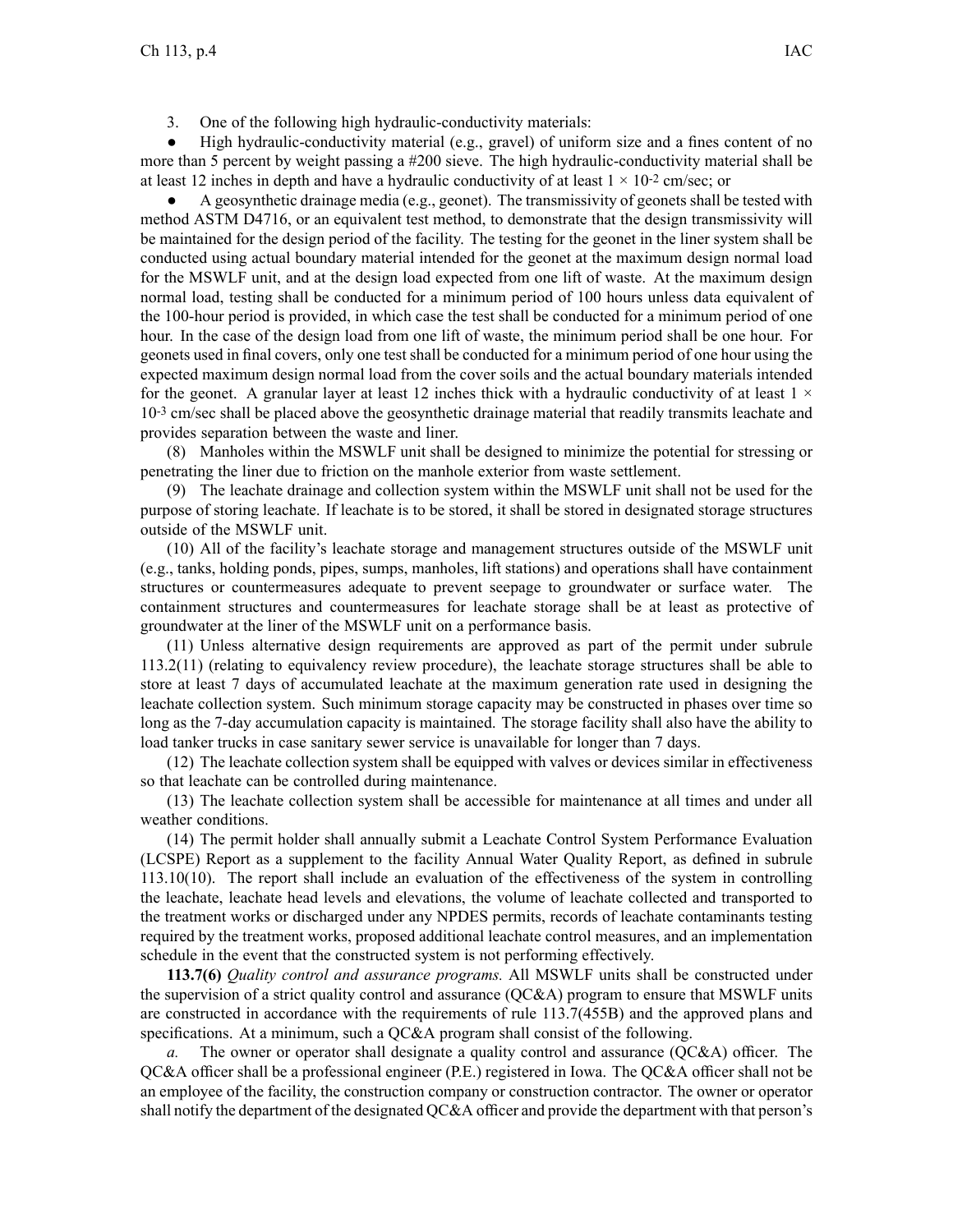contact information. The QC&A officer may delegate another person or persons who are not employees of the facility to supervise or implement an aspec<sup>t</sup> of the QC&A program.

*b.* The QC&A officer shall document compliance with rule 113.7(455B), and the approved plans and specifications, for the following aspects of construction:

(1) The MSWLF unit's subgrade.

(2) The liner system, as applicable, below:

1. The flexible membrane liner (FML). Destructive testing of the FML shall be kept to side slopes when continuous seams are utilized. Patches over FML destructive testing areas shall be checked with nondestructive methods.

2. The compacted clay componen<sup>t</sup> of the liner system. A minimum of five field moisture density tests per 8-inch lift per acre shall be performed to verify that the correct density, as correlated to permeability by <sup>a</sup> laboratory analysis, has been achieved. Laboratory hydraulic conductivity testing of Shelby tube samples from the constructed soil liner or test pad, or field hydraulic conductivity testing of the constructed soil liner or test pad, or other methods approved by the department, shall be utilized as <sup>a</sup> QC&A test.

(3) The leachate collection, conveyance and storage systems.

(4) Any other aspec<sup>t</sup> of construction as required by the department.

*c.* A sampling and testing program shall be implemented by the QC&A officer as par<sup>t</sup> of the QC&A program. The sampling and testing program shall:

(1) Verify full compliance with the requirements of rule 113.7(455B), and the approved plans and specifications.

(2) Be approved by the department prior to construction of the MSWLF unit.

(3) Detail how each stage of construction will be verified for full compliance with the requirements of rule 113.7(455B), and the approved plans and specifications.

(4) Be based on statistically significantsampling techniques and establish criteria for the acceptance or rejection of materials and constructed components of the MSWLF unit.

(5) Detail what actions will take place to remedy and verify any material or constructed componen<sup>t</sup> that is not in compliance with the requirements of rule 113.7(455B), and the approved plans and specifications.

*d.* The QC&A officer shall document the QC&A program. Upon completion of the MSWLF unit construction, the QC&A officer shall submit <sup>a</sup> final repor<sup>t</sup> to the department that verifies compliance with the requirements of rule 113.7(455B), and the approved plans and specifications. A copy of the final repor<sup>t</sup> shall also be maintained by the facility in the operating record. At <sup>a</sup> minimum, the final repor<sup>t</sup> shall include the following.

(1) A title page and index.

(2) The name and permit number of the facility.

(3) Contact information for the QC&A officer and persons delegated by the QC&A officer to supervise or implement an aspect of the QC&A program.

- (4) Contact information for all construction contractors.
- (5) Copies of daily reports containing the following information.
- 1. The date.
- 2. Summary of weather conditions.
- 3. Summary of locations on the facility where construction was occurring.
- 4. Summary of equipment, materials and personnel utilized in construction.
- 5. Summary of meetings held regarding the construction of the MSWLF unit.
- 6. Summary of construction progress.

7. Photographs of the construction progress, with descriptions of the time, subject matter and location of each photograph.

8. Details of sampling and testing program for that day. At <sup>a</sup> minimum, this repor<sup>t</sup> shall include details of where sampling and testing occurred, the methods utilized, personnel involved and test results.

9. Details of how any material or constructed componen<sup>t</sup> that was found not to be in compliance via the sampling and testing program was remedied.